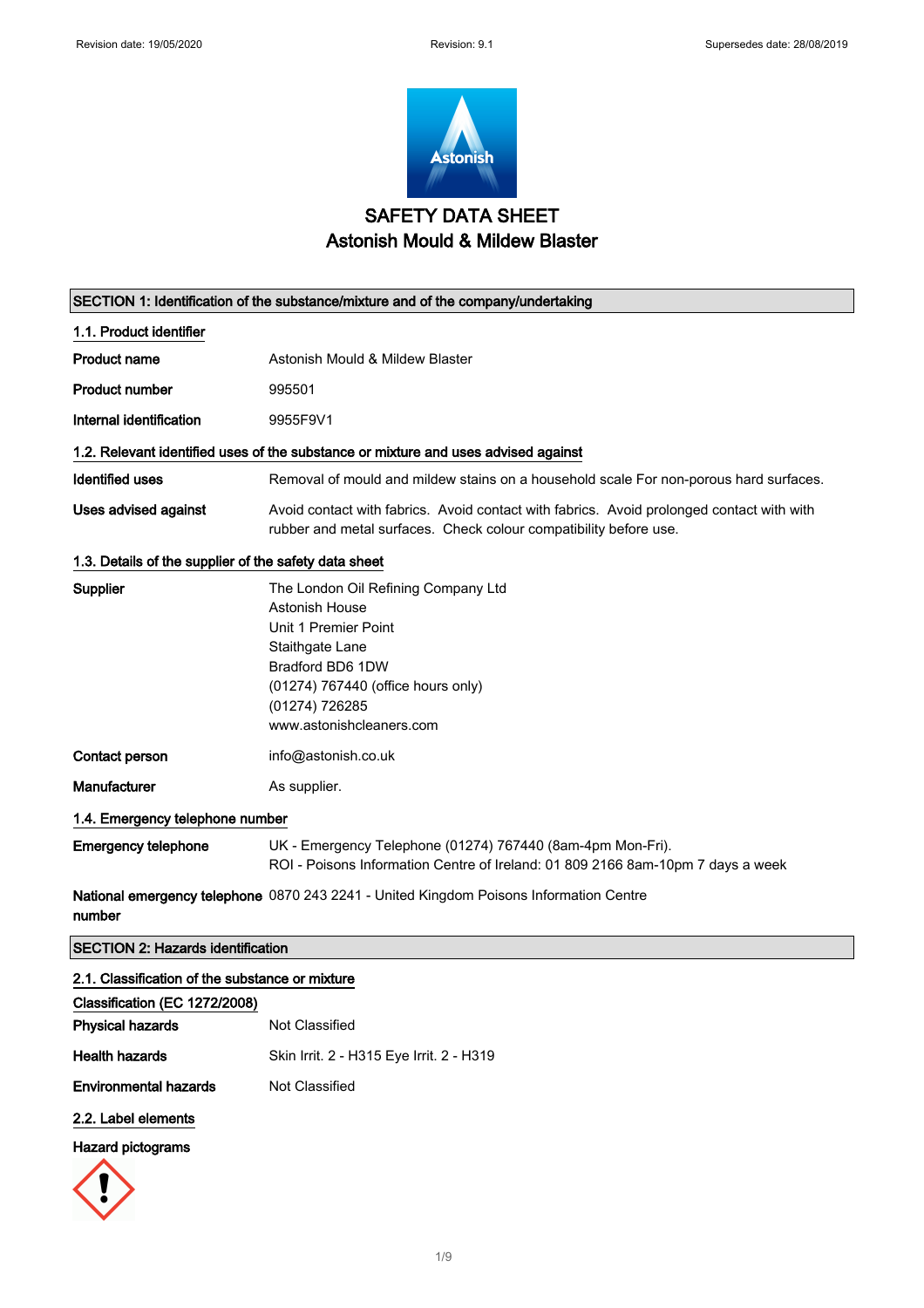| Signal word                                                                                                                      | Warning                                                                                                                                                                                                                                                                                                                                                                                                                                                                                                                                                                                                                  |                                                                                            |
|----------------------------------------------------------------------------------------------------------------------------------|--------------------------------------------------------------------------------------------------------------------------------------------------------------------------------------------------------------------------------------------------------------------------------------------------------------------------------------------------------------------------------------------------------------------------------------------------------------------------------------------------------------------------------------------------------------------------------------------------------------------------|--------------------------------------------------------------------------------------------|
| <b>Hazard statements</b>                                                                                                         | H315 Causes skin irritation.<br>H319 Causes serious eye irritation.                                                                                                                                                                                                                                                                                                                                                                                                                                                                                                                                                      |                                                                                            |
| <b>Precautionary statements</b>                                                                                                  | P101 If medical advice is needed, have product container or label at hand.<br>P102 Keep out of reach of children.<br>P103 Read label before use.<br>P264 Wash hands thoroughly after handling.<br>P280 Wear protective gloves, eye and face protection.<br>P302+P352 IF ON SKIN: Wash with plenty of soap and water.<br>P305+P351+P338 IF IN EYES: Rinse cautiously with water for several minutes. Remove<br>contact lenses, if present and easy to do. Continue rinsing.<br>P332+P313 If skin irritation occurs: Get medical advice/attention.<br>P337+P313 If eye irritation persists: Get medical advice/ attention. |                                                                                            |
| Supplemental label<br>information                                                                                                | EUH206 Warning! Do not use together with other products. May release dangerous gases<br>(chlorine).<br>Not Intended for Pesticidal Use                                                                                                                                                                                                                                                                                                                                                                                                                                                                                   |                                                                                            |
| <b>Additional Labelling</b>                                                                                                      | None                                                                                                                                                                                                                                                                                                                                                                                                                                                                                                                                                                                                                     |                                                                                            |
| Detergent labelling                                                                                                              |                                                                                                                                                                                                                                                                                                                                                                                                                                                                                                                                                                                                                          | < 5% anionic surfactants, < 5% chlorine-based bleaching agents, < 5% non-ionic surfactants |
| 2.3. Other hazards                                                                                                               |                                                                                                                                                                                                                                                                                                                                                                                                                                                                                                                                                                                                                          |                                                                                            |
| None                                                                                                                             |                                                                                                                                                                                                                                                                                                                                                                                                                                                                                                                                                                                                                          |                                                                                            |
| <b>SECTION 3: Composition/information on ingredients</b>                                                                         |                                                                                                                                                                                                                                                                                                                                                                                                                                                                                                                                                                                                                          |                                                                                            |
| 3.2. Mixtures                                                                                                                    |                                                                                                                                                                                                                                                                                                                                                                                                                                                                                                                                                                                                                          |                                                                                            |
| sodium hypochlorite                                                                                                              |                                                                                                                                                                                                                                                                                                                                                                                                                                                                                                                                                                                                                          | $1 - 5%$                                                                                   |
| CAS number: 7681-52-9                                                                                                            | EC number: 231-668-3                                                                                                                                                                                                                                                                                                                                                                                                                                                                                                                                                                                                     | REACH registration number: 01-<br>2119488154-34-0000                                       |
| M factor (Acute) = $10$                                                                                                          |                                                                                                                                                                                                                                                                                                                                                                                                                                                                                                                                                                                                                          |                                                                                            |
| Classification<br>Met. Corr. 1 - H290<br>Skin Corr. 1B - H314<br>Eye Dam. 1 - H318<br>STOT SE 3 - H335<br>Aquatic Acute 1 - H400 |                                                                                                                                                                                                                                                                                                                                                                                                                                                                                                                                                                                                                          |                                                                                            |
| Sodium Hydroxide                                                                                                                 |                                                                                                                                                                                                                                                                                                                                                                                                                                                                                                                                                                                                                          | 1%                                                                                         |
| CAS number: 1310-73-2                                                                                                            | EC number: 215-185-5                                                                                                                                                                                                                                                                                                                                                                                                                                                                                                                                                                                                     | REACH registration number: 01-<br>2119457892-07-0000                                       |
| Classification<br>Met. Corr. 1 - H290<br>Skin Corr. 1A - H314                                                                    |                                                                                                                                                                                                                                                                                                                                                                                                                                                                                                                                                                                                                          |                                                                                            |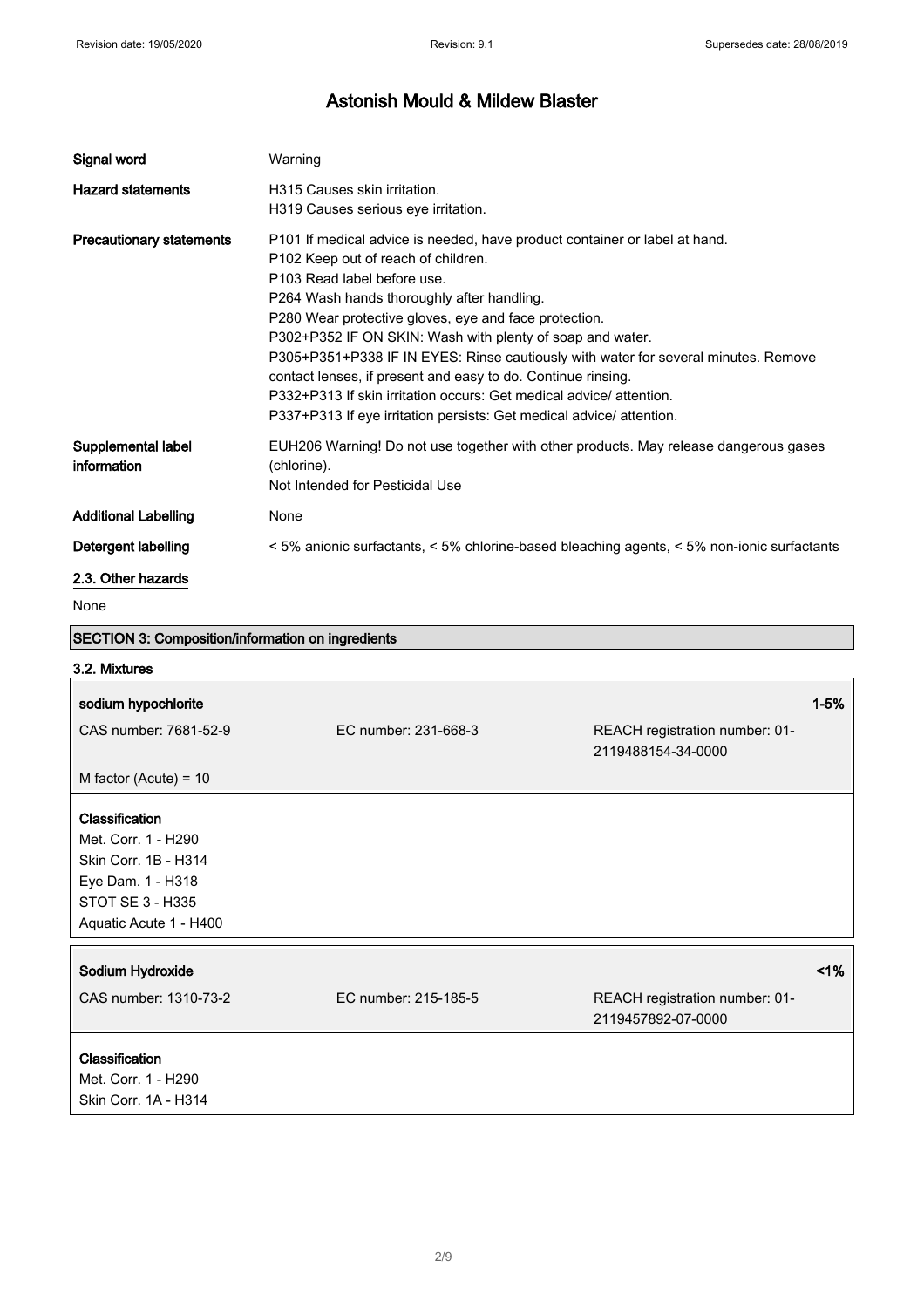|                                         | Amines, C12-18(even numbered)-alkyldimethyl, N-oxides                                | 1%                                                                                           |
|-----------------------------------------|--------------------------------------------------------------------------------------|----------------------------------------------------------------------------------------------|
| CAS number: 68955-55-5                  | EC number: 931-341-1                                                                 | REACH registration number: 01-<br>2119489396-21-XXXX                                         |
| M factor (Acute) = $1$                  |                                                                                      |                                                                                              |
| Classification                          |                                                                                      |                                                                                              |
| Acute Tox. 4 - H302                     |                                                                                      |                                                                                              |
| Skin Irrit. 2 - H315                    |                                                                                      |                                                                                              |
| Eye Dam. 1 - H318                       |                                                                                      |                                                                                              |
| Aquatic Acute 1 - H400                  |                                                                                      |                                                                                              |
| Aquatic Chronic 2 - H411                |                                                                                      |                                                                                              |
|                                         | The Full Text for all R-Phrases and Hazard Statements are Displayed in Section 16.   |                                                                                              |
| <b>SECTION 4: First aid measures</b>    |                                                                                      |                                                                                              |
| 4.1. Description of first aid measures  |                                                                                      |                                                                                              |
| Inhalation                              | if recovery not rapid.                                                               | Remove exposure and give water to drink if mouth irritation experienced. Seek medical advice |
| Ingestion                               | Drink water. If symptoms persist seek medical advice.                                |                                                                                              |
| <b>Skin contact</b>                     | attention if irritation persists after washing.                                      | Wash skin thoroughly with soap and water. Remove contaminated clothing. Get medical          |
| Eye contact                             | to do. Continue rinsing. Get medical attention if irritation persists after washing. | Rinse cautiously with water for several minutes. Remove contact lenses, if present and easy  |
|                                         | 4.2. Most important symptoms and effects, both acute and delayed                     |                                                                                              |
| Inhalation                              | Possible mild irritation of breathing passage and possible mouth irritation.         |                                                                                              |
| Ingestion                               | Possible mild stomach upset and mild soreness of mouth.                              |                                                                                              |
| <b>Skin contact</b>                     | Causes skin irritation.                                                              |                                                                                              |
| Eye contact                             | Causes eye irritation.                                                               |                                                                                              |
|                                         | 4.3. Indication of any immediate medical attention and special treatment needed      |                                                                                              |
| Notes for the doctor                    | No data avaliable                                                                    |                                                                                              |
| <b>Specific treatments</b>              | No data available.                                                                   |                                                                                              |
| <b>SECTION 5: Firefighting measures</b> |                                                                                      |                                                                                              |

### 5.1. Extinguishing media

Suitable extinguishing media Use extinguisher suitable to cause of fire.

### 5.2. Special hazards arising from the substance or mixture

| Specific hazards                                 | Product does not support combustion. Heat may result in chlorine gas, hydrogen chloride gas<br>and chlorine oxides. |
|--------------------------------------------------|---------------------------------------------------------------------------------------------------------------------|
| 5.3. Advice for firefighters                     |                                                                                                                     |
| Protective actions during<br>firefighting        | Use protection suitable to cause of fire.                                                                           |
| Special protective equipment<br>for firefighters | Wear breathing apparatus suitable for chlorine gas                                                                  |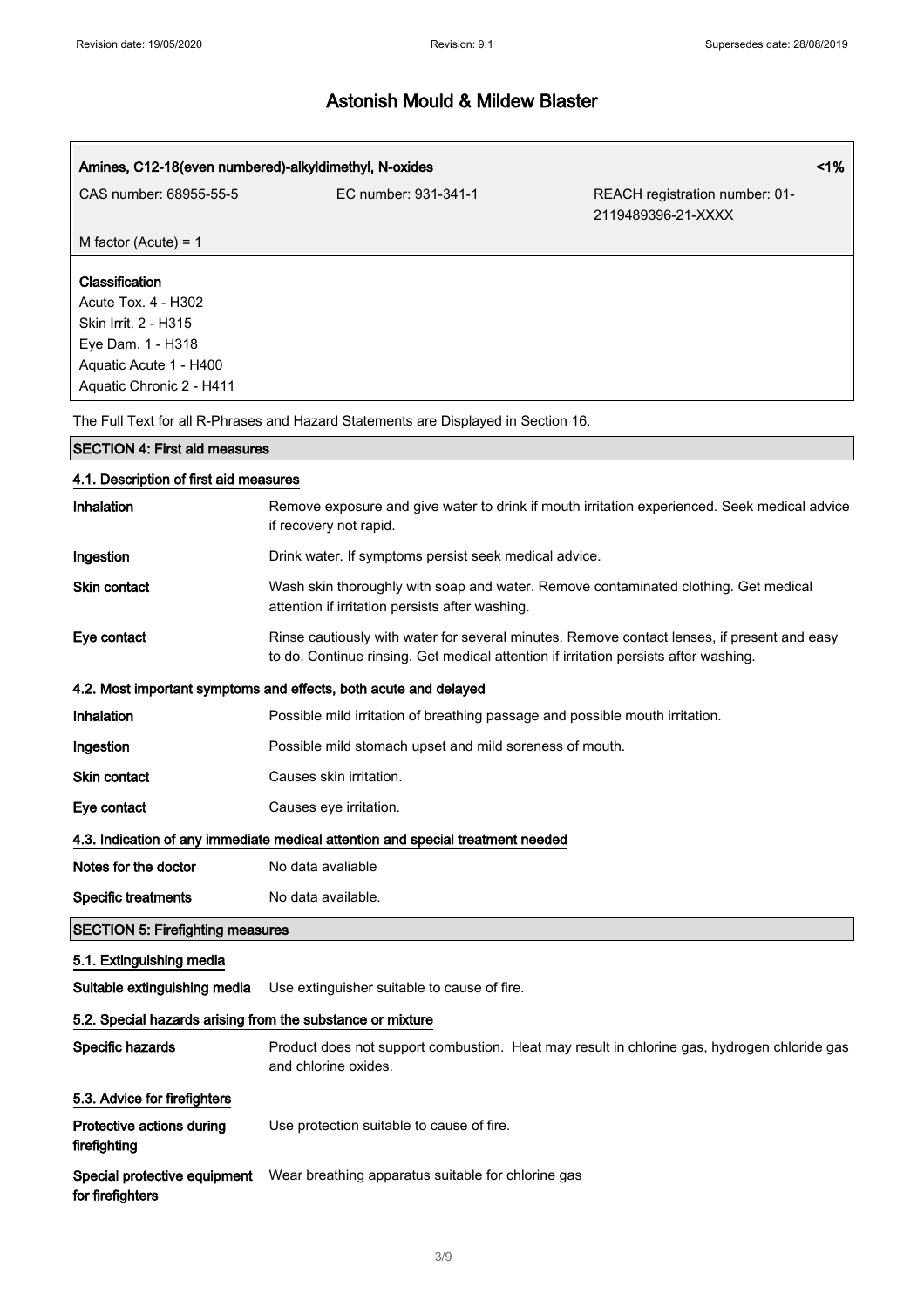|                                                                          | <b>SECTION 6: Accidental release measures</b>                                                                                                                                             |  |  |
|--------------------------------------------------------------------------|-------------------------------------------------------------------------------------------------------------------------------------------------------------------------------------------|--|--|
| 6.1. Personal precautions, protective equipment and emergency procedures |                                                                                                                                                                                           |  |  |
| <b>Personal precautions</b>                                              | Avoid contact with skin and eyes.                                                                                                                                                         |  |  |
| 6.2. Environmental precautions                                           |                                                                                                                                                                                           |  |  |
| <b>Environmental precautions</b>                                         | Product is intended to be rinsed away to sewer after use. For bigger spillages non-household<br>spillages prevent entry into sewer or drains.                                             |  |  |
| 6.3. Methods and material for containment and cleaning up                |                                                                                                                                                                                           |  |  |
| Methods for cleaning up                                                  | Absorb household spillages with e.g kitchen roll and dispose of in bin. Wipe affected area<br>clean with a damp cloth.                                                                    |  |  |
| 6.4. Reference to other sections                                         |                                                                                                                                                                                           |  |  |
| Reference to other sections                                              | For personal protection, see Section 8. For waste disposal, see Section 13.                                                                                                               |  |  |
| <b>SECTION 7: Handling and storage</b>                                   |                                                                                                                                                                                           |  |  |
| 7.1. Precautions for safe handling                                       |                                                                                                                                                                                           |  |  |
| Usage precautions                                                        | Use as instructed on label. Avoid breathing spray. Point spray away from face. Avoid contact<br>with skin and eyes. Do not mix with other products. May release dangerous gas (chlorine). |  |  |
| <b>Incompatible Materials</b>                                            | Acids                                                                                                                                                                                     |  |  |
|                                                                          | 7.2. Conditions for safe storage, including any incompatibilities                                                                                                                         |  |  |
| <b>Storage precautions</b>                                               | Store in ambient conditions. Keep out of the reach of children.                                                                                                                           |  |  |
| 7.3. Specific end use(s)                                                 |                                                                                                                                                                                           |  |  |
| Specific end use(s)                                                      | Removal of mould and mildew stains on a household scale Observe precautions in section<br>7.1.                                                                                            |  |  |
| <b>SECTION 8: Exposure controls/Personal protection</b>                  |                                                                                                                                                                                           |  |  |

### 8.1. Control parameters

#### Occupational exposure limits

#### sodium hypochlorite

Short-term exposure limit (15-minute): EU ELV 0.5 ppm 1.5 mg/m<sup>3</sup> Chlorine Short-term exposure limit (15-minute): EH40 WEL 0.5 ppm 1.5 mg/m<sup>3</sup> Chlorine

#### Sodium Hydroxide

Short-term exposure limit (15-minute): WEL 2 mg/m<sup>3</sup> WEL = Workplace Exposure Limit.

### Amines, C12-18(even numbered)-alkyldimethyl, N-oxides (CAS: 68955-55-5)

DNEL Workers - Dermal; systemic effects: 11 mg/kg/day Workers - Inhalation; systemic effects: 15.5 mg/m<sup>3</sup> Workers - Dermal; local effects: 0.27 % General population - Dermal; systemic effects: 5.5 mg/kg/day General population - Inhalation; systemic effects: 3.8 mg/m<sup>3</sup> General population - Oral; systemic effects: 0.44 mg/kg/day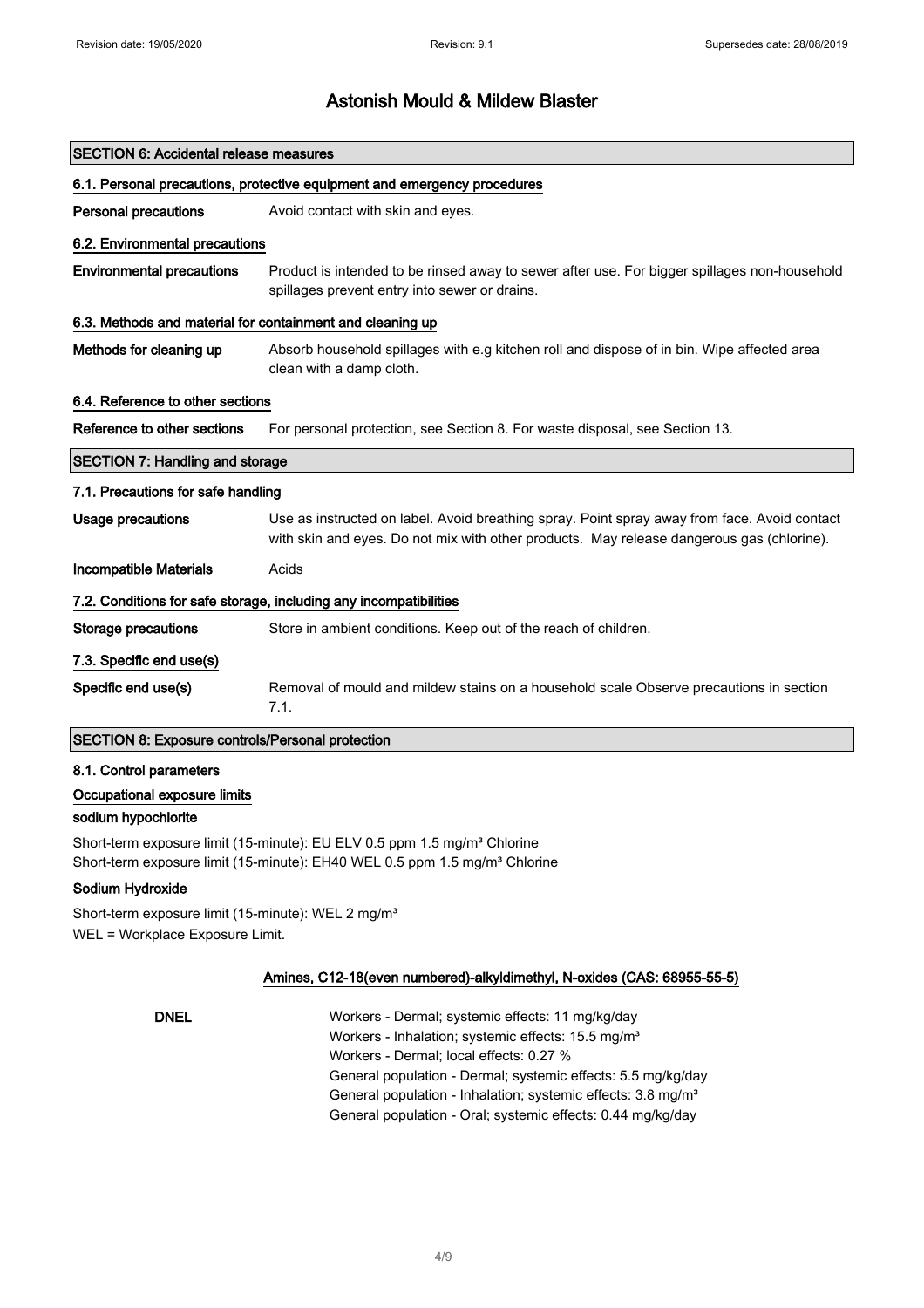| <b>PNEC</b>                               | - Fresh water; 0.0335 mg/l<br>- marine water; $0.00335$ mg/l<br>- Intermittent release; 0.0335 mg/l<br>- Sediment (Freshwater); 5.24 mg/kg<br>- Sediment (Marinewater); 0.524 mg/kg<br>- Soil; 1.02 mg/kg<br>- STP; 24 mg/kg |
|-------------------------------------------|------------------------------------------------------------------------------------------------------------------------------------------------------------------------------------------------------------------------------|
| 8.2. Exposure controls                    |                                                                                                                                                                                                                              |
| Eye/face protection                       | Wear tight-fitting, chemical splash goggles or face shield.                                                                                                                                                                  |
| Hand protection                           | Wear protective gloves made of the following material: Butyl rubber. Polyvinyl chloride (PVC).<br>Chloroprene rubber.                                                                                                        |
| Respiratory protection                    | Use in a well ventilated area. If this is not possible use a respirator with combination filter e.g.<br>B-P2 or B-P3                                                                                                         |
| <b>Environmental exposure</b><br>controls | This product does not pose a hazard in normal use when following the usage instructions.                                                                                                                                     |
|                                           |                                                                                                                                                                                                                              |

# SECTION 9: Physical and chemical properties

### 9.1. Information on basic physical and chemical properties

| Appearance                                      | Clear thin liquid                       |
|-------------------------------------------------|-----------------------------------------|
| Colour                                          | Colourless to Pale Yellow               |
| Odour                                           | Chlorine Bleach                         |
| <b>Odour threshold</b>                          | Not known.                              |
| pH                                              | pH (concentrated solution): 12.0 - 13.7 |
| <b>Melting point</b>                            | Not known.                              |
| Initial boiling point and range                 | Not measured (>100°C)                   |
| Flash point                                     | Not applicable.                         |
| <b>Evaporation rate</b>                         | Not measured.                           |
| <b>Evaporation factor</b>                       | Not known.                              |
| Flammability (solid, gas)                       | Does not ignite.                        |
| Upper/lower flammability or<br>explosive limits | Does not ignite.                        |
| Other flammability                              | Not relevant.                           |
| Vapour pressure                                 | Not available.                          |
| Vapour density                                  | $> 1$ (Air=1)                           |
| <b>Relative density</b>                         | 1.010 - 1.050 @ 20°C                    |
| <b>Bulk density</b>                             | Not relevant.                           |
| Solubility(ies)                                 | Soluble in water                        |
| <b>Partition coefficient</b>                    | Not known.                              |
| Auto-ignition temperature                       | Not known.                              |
| <b>Decomposition Temperature</b>                | Not available.                          |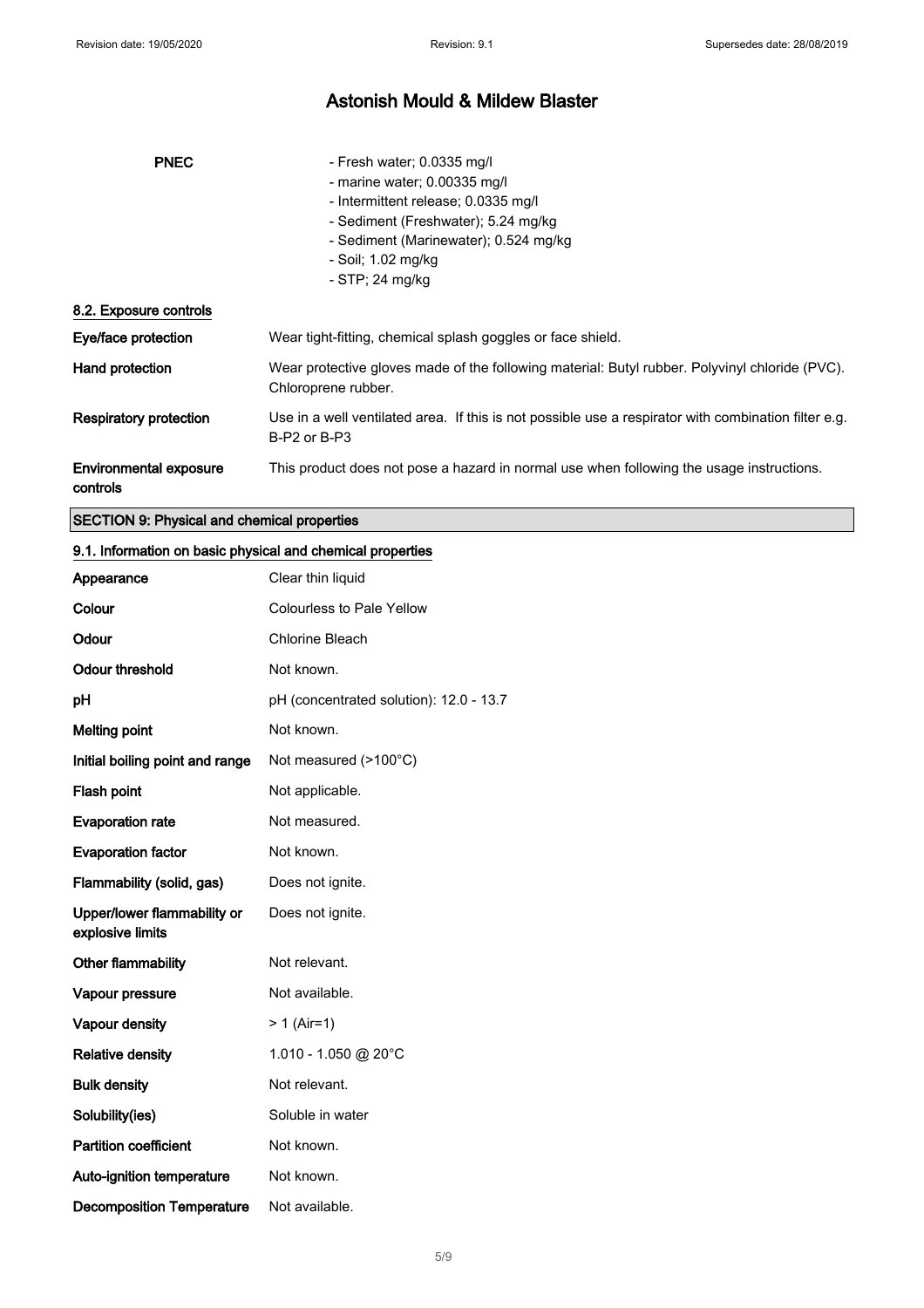| <b>Viscosity</b>                      |                                                                                                                                                                                   | Not determined.                                                                                                                                                                        |  |  |
|---------------------------------------|-----------------------------------------------------------------------------------------------------------------------------------------------------------------------------------|----------------------------------------------------------------------------------------------------------------------------------------------------------------------------------------|--|--|
| <b>Explosive properties</b>           |                                                                                                                                                                                   | None                                                                                                                                                                                   |  |  |
| of a flame                            | <b>Explosive under the influence</b>                                                                                                                                              | Not considered to be explosive.                                                                                                                                                        |  |  |
| <b>Oxidising properties</b>           |                                                                                                                                                                                   | Not applicable.                                                                                                                                                                        |  |  |
| 9.2. Other information                |                                                                                                                                                                                   |                                                                                                                                                                                        |  |  |
| Other information                     |                                                                                                                                                                                   | None.                                                                                                                                                                                  |  |  |
|                                       | <b>SECTION 10: Stability and reactivity</b>                                                                                                                                       |                                                                                                                                                                                        |  |  |
| 10.1. Reactivity                      |                                                                                                                                                                                   |                                                                                                                                                                                        |  |  |
| Reactivity                            |                                                                                                                                                                                   | Will react with acids to produce chlorine gas                                                                                                                                          |  |  |
| 10.2. Chemical stability              |                                                                                                                                                                                   |                                                                                                                                                                                        |  |  |
| <b>Stability</b>                      |                                                                                                                                                                                   | Decomposes under normal conditions over a very long period. See Section 10.3 (Possibility of<br>hazardous reactions) for further information.                                          |  |  |
|                                       | 10.3. Possibility of hazardous reactions                                                                                                                                          |                                                                                                                                                                                        |  |  |
| Possibility of hazardous<br>reactions |                                                                                                                                                                                   | Will produce chlorine when reacted with acids. Retail pack will produce such low volumes the<br>risk to health is considered negligible.                                               |  |  |
| 10.4. Conditions to avoid             |                                                                                                                                                                                   |                                                                                                                                                                                        |  |  |
|                                       | <b>Conditions to avoid</b><br>Avoid heat, Chlorine gas will be liberated upon heating Avoid contact with acids, may produce<br>toxic gas (chlorine).                              |                                                                                                                                                                                        |  |  |
|                                       | 10.5. Incompatible materials                                                                                                                                                      |                                                                                                                                                                                        |  |  |
| Materials to avoid                    |                                                                                                                                                                                   | Avoid contact with acids, organic materials, hydrogen peroxide, metal salts, copper, nickel,<br>iron and ammonia and ammonium compounds - Chlorine gas will be liberated upon contact. |  |  |
|                                       | 10.6. Hazardous decomposition products                                                                                                                                            |                                                                                                                                                                                        |  |  |
| products                              | Hazardous decomposition<br>Rapid and extreme decomposition may release acids of phosphorus, phosphorus oxides,<br>carbon oxides, hydrogen chloride, chlorine and chlorine oxides. |                                                                                                                                                                                        |  |  |
|                                       | SECTION 11: Toxicological information                                                                                                                                             |                                                                                                                                                                                        |  |  |
|                                       | 11.1. Information on toxicological effects                                                                                                                                        |                                                                                                                                                                                        |  |  |
| <b>Toxicological effects</b>          |                                                                                                                                                                                   | This mixture has not been tested. Based on the avaliable data of the ingredients the<br>classification criteria are not met.                                                           |  |  |
|                                       | Toxicological information on ingredients.                                                                                                                                         |                                                                                                                                                                                        |  |  |
|                                       |                                                                                                                                                                                   | sodium hypochlorite                                                                                                                                                                    |  |  |
|                                       | Acute toxicity - oral                                                                                                                                                             |                                                                                                                                                                                        |  |  |
|                                       | Acute toxicity oral (LD <sub>50</sub><br>mg/kg)                                                                                                                                   | 3,400.0                                                                                                                                                                                |  |  |
|                                       | <b>Species</b>                                                                                                                                                                    | Mouse                                                                                                                                                                                  |  |  |
|                                       | ATE oral (mg/kg)                                                                                                                                                                  | 3,400.0                                                                                                                                                                                |  |  |
|                                       | Acute toxicity - dermal                                                                                                                                                           |                                                                                                                                                                                        |  |  |
|                                       | Acute toxicity dermal (LD <sub>50</sub> 2,000.0<br>mg/kg)                                                                                                                         |                                                                                                                                                                                        |  |  |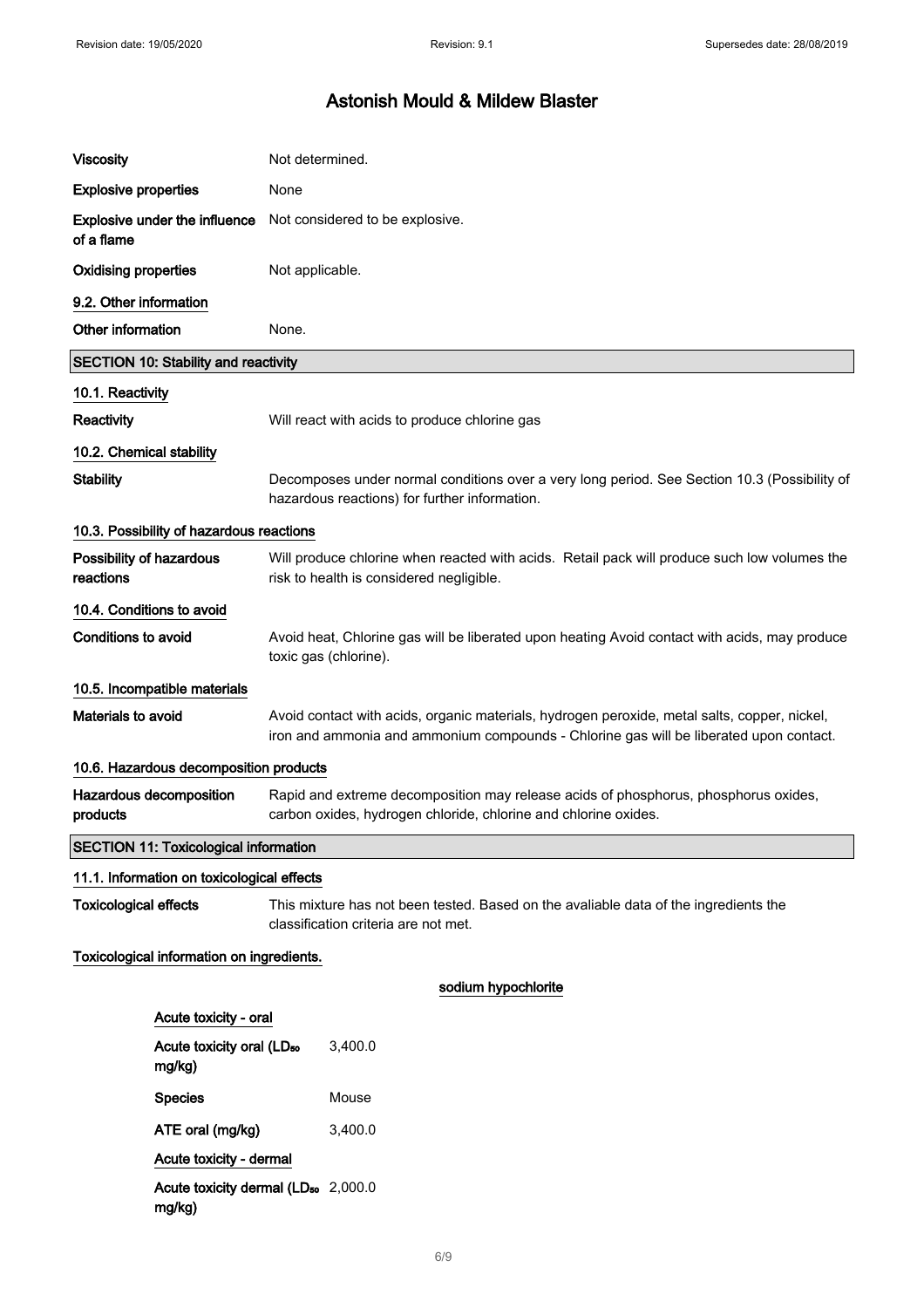| <b>Species</b>                                               | Rabbit  |                  |  |
|--------------------------------------------------------------|---------|------------------|--|
| Acute toxicity - inhalation                                  |         |                  |  |
| Acute toxicity inhalation<br>(LC <sub>50</sub> vapours mg/l) | 10.5    |                  |  |
| <b>Species</b>                                               | Rat     |                  |  |
|                                                              |         | Sodium Hydroxide |  |
| Acute toxicity - oral                                        |         |                  |  |
| Acute toxicity oral (LD <sub>50</sub><br>mg/kg)              | 2,000.0 |                  |  |
| <b>Species</b>                                               | Rat     |                  |  |
| SECTION 12: Ecological information                           |         |                  |  |

#### 12.1. Toxicity

Toxicity The mixture has not been tested. Based on the avaliable data of the ingredients the classification criteria are not met.

#### Ecological information on ingredients.

|                                           | sodium hypochlorite                                                |  |  |
|-------------------------------------------|--------------------------------------------------------------------|--|--|
| Acute aquatic toxicity                    |                                                                    |  |  |
| $LE(C)_{50}$                              | $0.01 < L(E)C50 \le 0.1$                                           |  |  |
| M factor (Acute)                          | 10                                                                 |  |  |
| Acute toxicity - fish                     | LC <sub>50</sub> , 96 hours: 0.22 - 0.62 mg/l, Pimephales promelas |  |  |
| Acute toxicity - aquatic<br>invertebrates | EC <sub>50</sub> , 96 hours: 2.1 mg/l, Daphnia magna               |  |  |
| Acute toxicity - aquatic<br>plants        | EC <sub>50</sub> , 24 hours: 28 mg/l, Desmodesmus subspicatus      |  |  |
|                                           | Sodium Hydroxide                                                   |  |  |
| Acute aquatic toxicity                    |                                                                    |  |  |
| Acute toxicity - fish                     | LC <sub>50</sub> , 96 hours: 125 mg/l, Freshwater fish             |  |  |
| Acute toxicity - aquatic<br>invertebrates | EC <sub>50</sub> , 24 hours: 76 mg/l, Daphnia magna                |  |  |
| Acute toxicity -<br>microorganisms        | EC <sub>50</sub> , 15 minute: 22 mg/l, Bacteria                    |  |  |

### 12.2. Persistence and degradability

Persistence and degradability Contains detergents that satisfy the bio-degradation requirements of directive 648/2004/EC.

#### 12.3. Bioaccumulative potential

Bioaccumulative potential The product does not contain any substances expected to be bioaccumulating.

Partition coefficient Not known.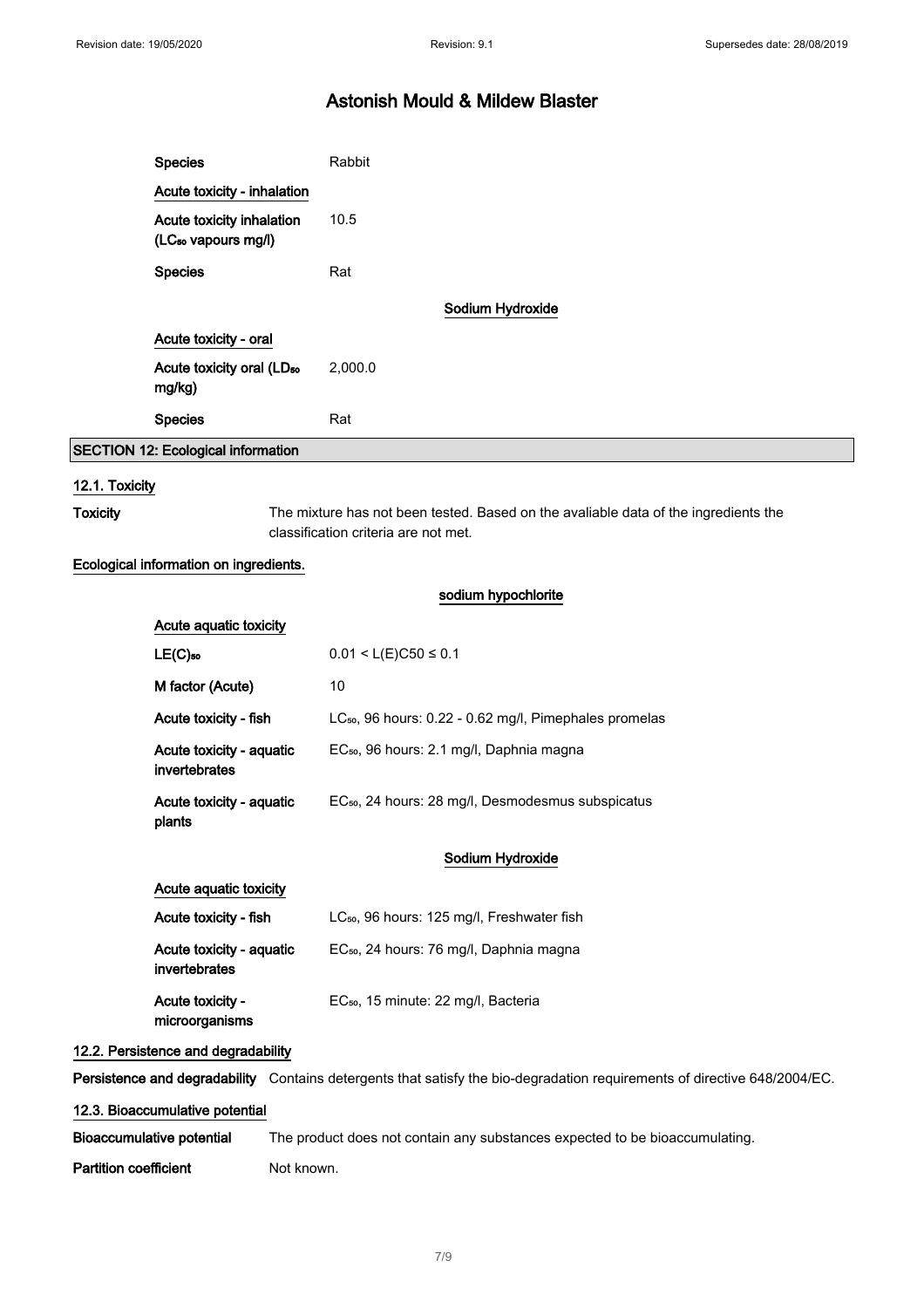# 12.4. Mobility in soil Mobility The components of the mixture are readily absorbed into soil and are mobile in water environment. 12.5. Results of PBT and vPvB assessment Results of PBT and vPvB assessment No data available. 12.6. Other adverse effects Other adverse effects Not known. SECTION 13: Disposal considerations 13.1. Waste treatment methods General information Dispose of according to local regulations. Avoid disposing into drainage systems and into the environment. Dispose of contaminated packaging in the same way as the product itself. Noncontaminated packages may be recycled. SECTION 14: Transport information General Not regulated. 14.1. UN number Not applicable. 14.2. UN proper shipping name Not applicable. 14.3. Transport hazard class(es) Not regulated. 14.4. Packing group Not applicable. 14.5. Environmental hazards Environmentally hazardous substance/marine pollutant No. 14.6. Special precautions for user Not applicable. 14.7. Transport in bulk according to Annex II of MARPOL and the IBC Code Transport in bulk according to Not applicable. Annex II of MARPOL 73/78 and the IBC Code SECTION 15: Regulatory information 15.1. Safety, health and environmental regulations/legislation specific for the substance or mixture EU legislation This safety data sheet is compliant with EC Regulation 1907/2006 (REACH) as adapted by 453/2010, Directive 67/548/EEC and EC Regulation 1272/2008 (CLP). Dangerous Preparations Directive 1999/45/EC. Regulation (EC) No. 648/2004 of the European Parliament and of the Council of 31st March 2004 on detergents.